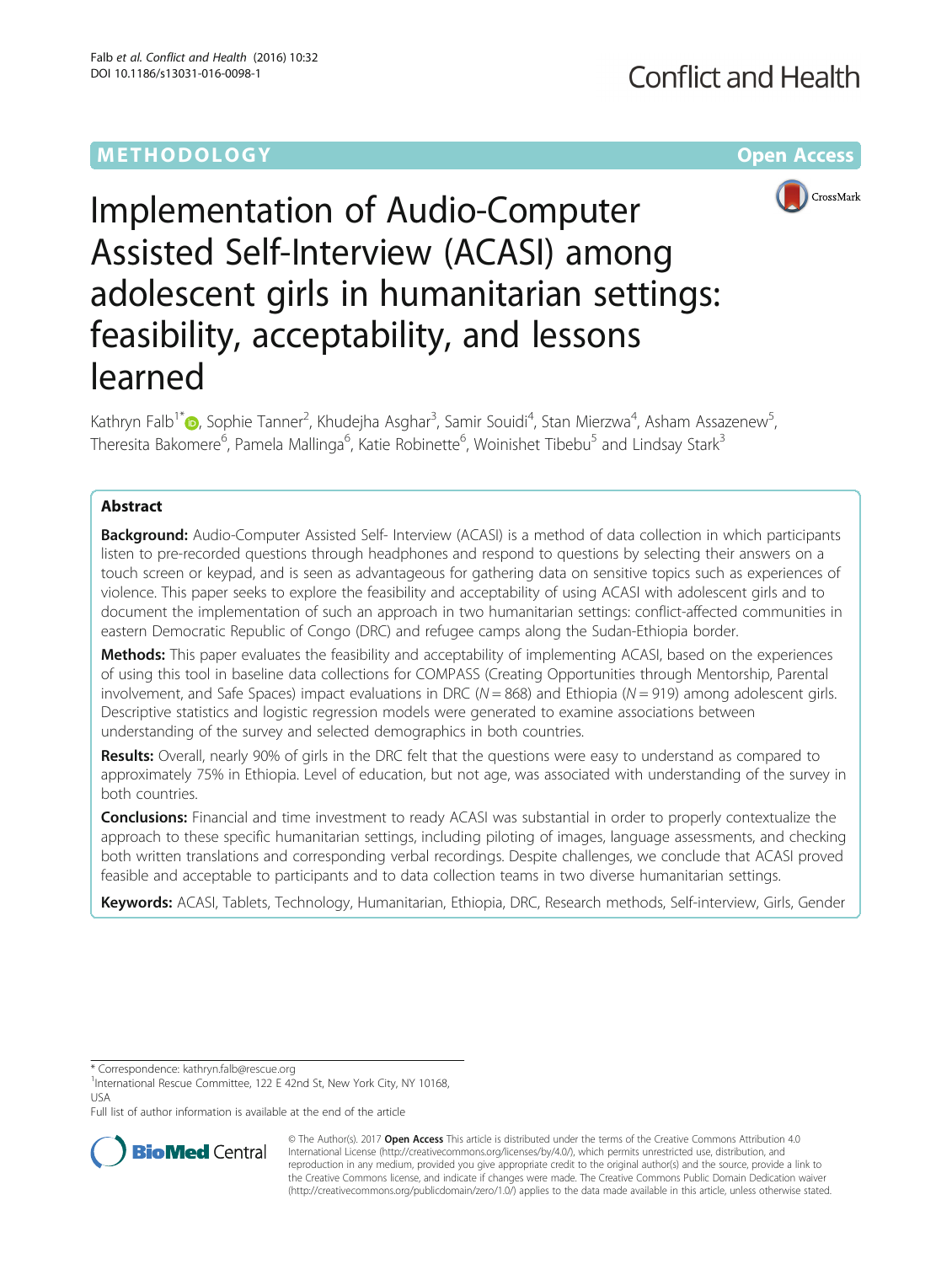## Background

Audio-Computer Assisted Self- Interview (ACASI) is a method of data collection in which participants listen to pre-recorded questions through headphones and respond to questions by selecting their answers on a touch screen or keypad [[1](#page-7-0)]. ACASI is believed to improve quality data collection, above and beyond general benefits of technological approaches to data collection which can minimize data entry errors and reduce time to clean and monitor incoming data [\[2\]](#page-7-0). Such benefits of using ACASI may include minimizing skipping of questions and increasing reporting of sensitive behaviors [[3](#page-7-0)–[6\]](#page-7-0). The use of ACASI among adolescents in low- and middle-income countries has been growing in recent years. Topics have typically centered on sexual health, drug use, sexual risk-taking, or other sensitive behaviors [[4](#page-7-0), [7\]](#page-7-0) due to ACASI's potential to reduce the social desirability bias that may occur in face-to-face interviews [[8](#page-7-0)]. However, some criticisms of ACASI suggest the administration format may eliminate the empathy, trust and rapport that face-to-face interviews provide, which may provide other opportunities for disclosure [[9](#page-7-0)–[12\]](#page-7-0) or outreach for referral services. The appropriateness of technological approaches like ACASI to elicit sensitive information like sexual behavior from very young adolescents has also been noted [[13\]](#page-7-0). While ACASI is increasing in popularity as a data collection method in development settings, little is known about its use in humanitarian emergencies. In particular, settings with refugees and/or internally displaced persons can be challenging environments for survey administration given levels of mobility and the fact that large, heterogeneous groups of people with various cultures and languages which often reside in close geographic proximity. Such heterogeneity may require surveys to be administered in multiple languages or require cultural adaptations that may increase the potential for measurement error or require substantial updating of the tools in the field. Extensive efforts for rigorous electronic survey administration of sensitive information may be difficult in such settings. In addition, there may also be challenges directly related to the use of ACASI, including concerns regarding risk of theft of portable technological devices [\[14](#page-7-0)] against the backdrop of limited or interrupted internet connectivity and electricity.

Thus, the current paper seeks to explore the feasibility and acceptability of using ACASI with adolescent girls and to document the implementation of such an approach in two humanitarian settings: conflict-affected communities in eastern Democratic Republic of Congo (DRC) and refugee camps along the Sudan-Ethiopia border. Specifically, this paper draws from experiences related to the baseline data collection for the COMPASS (Creating Opportunities through Mentorship, Parental involvement, and Safe Spaces) impact evaluations in DRC and Ethiopia. COMPASS is a comprehensive program that delivers a curriculum for adolescent girls in safe spaces and engages community members, service providers, and caregivers to create a supportive environment for girls to protect them from violence and encourage a healthy transition to adulthood. Primary outcomes of the COMPASS study include changes in sexual violence, unhealthy personal relationships, and early/forced marriage, among other gender-related outcomes. The primary objective of the present manuscript is to outline the preparation process for using ACASI in these settings, the technological specifications of the tools, and lessons from its implementation.

# Methods

### Study design

COMPASS, a multi-country research study, is led by Columbia University, in partnership with the implementing organization, the International Rescue Committee (IRC). In DRC, the baseline for the cluster-randomized controlled wait-list trial was implemented between May-July 2015. The overarching objective of this evaluation is to understand the incremental effectiveness of the parental engagement activities in addition to the core COMPASS components on girls' experiences of violence and well-being compared to girls whose parents have not yet received the parental activities. In Ethiopia, the baseline for the cluster-randomized controlled trial was implemented between August-September 2015, which seeks to understand the overall impact of the COMPASS program on girls' experiences of violence and well-being compared to the wait-list group. Girls aged 10–14 years in DRC and 13–19 years in refugee camps in Ethiopia were asked to participate in the study and complete a baseline survey. In total, 869 girls from DRC and 919 girls from Ethiopia completed the survey. All girls that had enrolled in the program were eligible for the study, and girls were formed into program groups based on geographic proximity and language. Groups were then randomly assigned to either the intervention group or the control group. Additional study details are found elsewhere [[15](#page-7-0)].

#### Preparation of ACASI

The following subsections document the process of developing and using the ACASI technology, with particular focus on language and translation, use of visuals, and technical specifications.

#### Languages & translation

The original intention behind selecting ACASI was to improve the quality of reporting of sensitive experiences, such as forced sex and sexual history, which in Ethiopia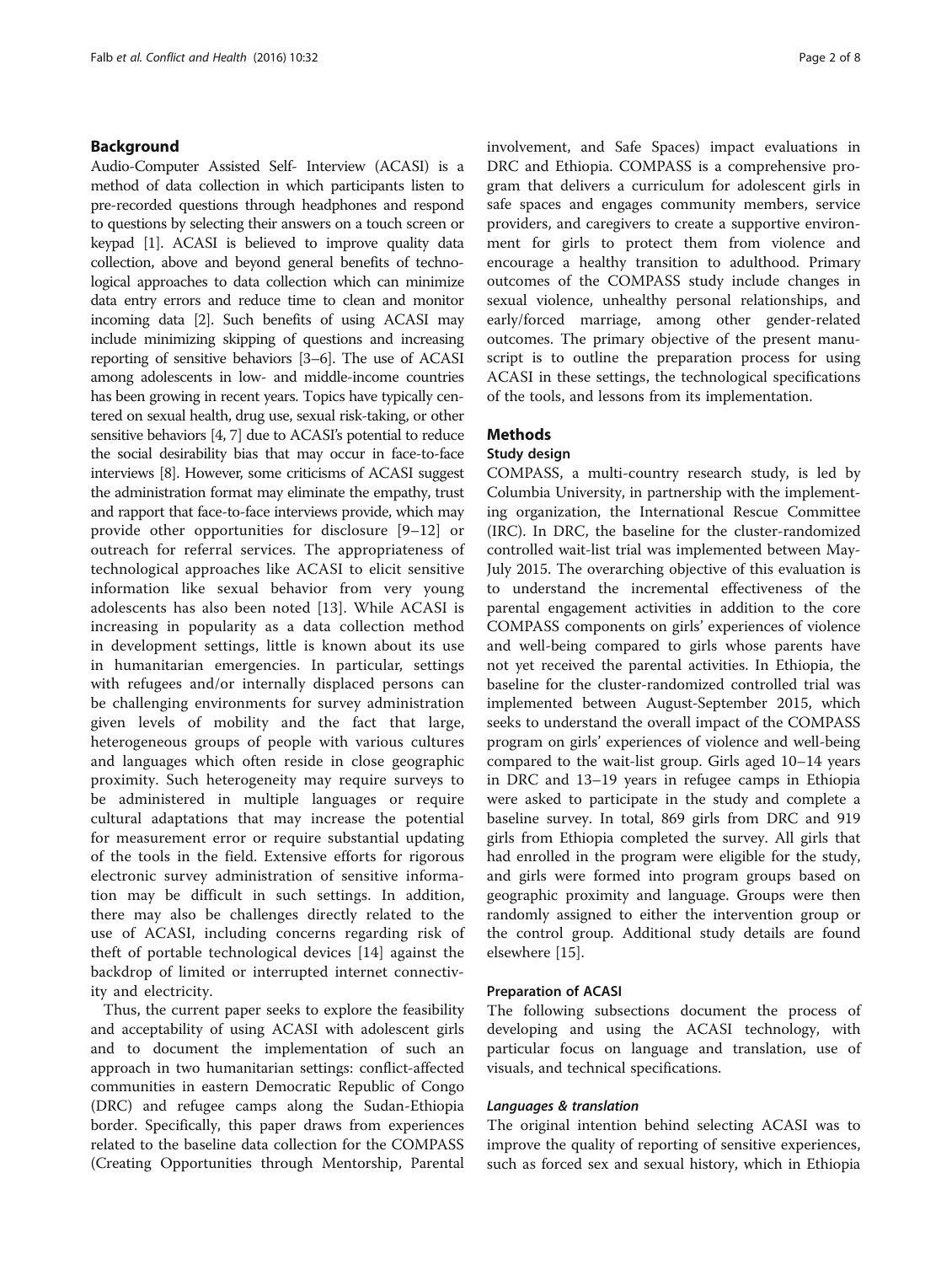was asked to all girls (13–19 years) and in the DRC was asked only to older girls in the study population between 13–14 years of age. In DRC, ACASI was selected to complement the CAPI (Computer-Assisted Personal Interview) sections of the survey which included less sensitive questions around demographics or gender norms, for example, and was administered by trained female data collection staff. Interview tools were translated and back-translated into Mashi and Swahili, the languages of survey administration. Final translations were checked with groups of girls to ensure the language was comprehensible for the target groups. Following this final check, audio files of questions and text were programmed into the tablets. Changes were made as needed during the baseline training.

In refugee camps in Ethiopia, the survey was originally to be implemented in Arabic, which is the language generally spoken in markets or community spaces in the refugee camps. However, formative assessments with girls revealed that understanding was not sufficient for survey implementation. Subsequently, a language assessment was conducted by IRC's research and program teams which identified 19 tribal languages in the camps. Four of the most prevalent languages were selected for the survey to meet sample size requirements: Meban, Regarig, Ingessena Kulelek and Funj/Berta, which are all non-written languages spoken in Sudan. It was decided that the research would be conducted solely using ACASI, because the languages were non-written and low literacy levels made it unlikely that simultaneous translation by female enumerators from English or Arabic into a local language would be feasible. Refugee women were hired as ACASI assistants to set girls up with the tablets and demonstrate how to use it as they were able to communicate with girls in the local languages.

Translation therefore followed a careful process with a large team: male IRC community workers with adequate levels of literacy verbally translated the questions from English to the target language, and discussed the meaning and wording with a group of 2–3 non-literate refugee women and a native English speaker. One woman then audio recorded the question from memory after phrasing was agreed upon. This was then used as the basis for back-translation and reconciliation of any discrepancies between the original English questions. Final recordings were checked with girls to ensure they had a strong understanding of the questions. Once audio files were programmed into the tablets, the recordings were checked and amended a final time as needed during baseline training and piloting.

#### Response categories & images

The ACASI screen generally displays the written question at the top of the screen, including a button with a graphic to repeat the audio, with the options listed below next to colored buttons or images (see Fig. [1\)](#page-3-0). A maximum of eight options is recommended for ACASI, plus colors for 'don't know,' 'previous question' and 'next question' buttons.

Given contextual differences in colors or potential images, ACASI response option colors and images were piloted with girls in DRC and Ethiopia. In DRC, only six colors could be consistently named by all girls from these communities when tested which would have limited the potential response options in the ACASI tablet. Girls were not able to differentiate between shades of a single color and translation challenges made it difficult to describe shades of color for ACASI response options. Girls who had not been to school found recognizing colors particularly challenging; common fruits and vegetables were easier for them, though caution had to be exercised in the selection of images (there are multiple words for different types of banana in some languages, for example). While ACASI options had been programmed in local languages, it was found that individuals who had been to school were mainly familiar with the words for various colors in French (as taught in school) and not in the local language they spoke. Girls were given a sheet during survey administration that showed the response options and the corresponding words in their local languages. Testing found that a mixture of identifiable fruits and colors was the most appropriate way to have eight recognizable and distinct options for the target group in DRC (see Fig. [1\)](#page-3-0). Previous research has documented that although some specifications of graphics or images (e.g., size; brightness of color) may influence study responses, they have not been fully examined in technological approaches to data collection, such as ACASI or CAPI [\[16\]](#page-7-0). In Ethiopia, it was found the ten colors could be used in the ACASI screen for responses; thus no images such as fruits or vegetables were needed for response categories.

#### Technological specifications

The present study used Android-based tablets which were programmed in New York City by the Population Council. The surveys on the tablets were updated as needed when wireless internet was available in country. Data from tablets was uploaded to a laptop computer in each country and exported to the research team via a secure cloud-based system. Further technological specifications are found in the Additional file [1.](#page-6-0)

#### Training data collection staff for administering ACASI

In Ethiopia, most of the ACASI assistants supporting the girls had very low levels of literacy and were also new to touch-screen technology; training was therefore extremely important in preparing them for data collection. Program staff assisted potential ACASI assistants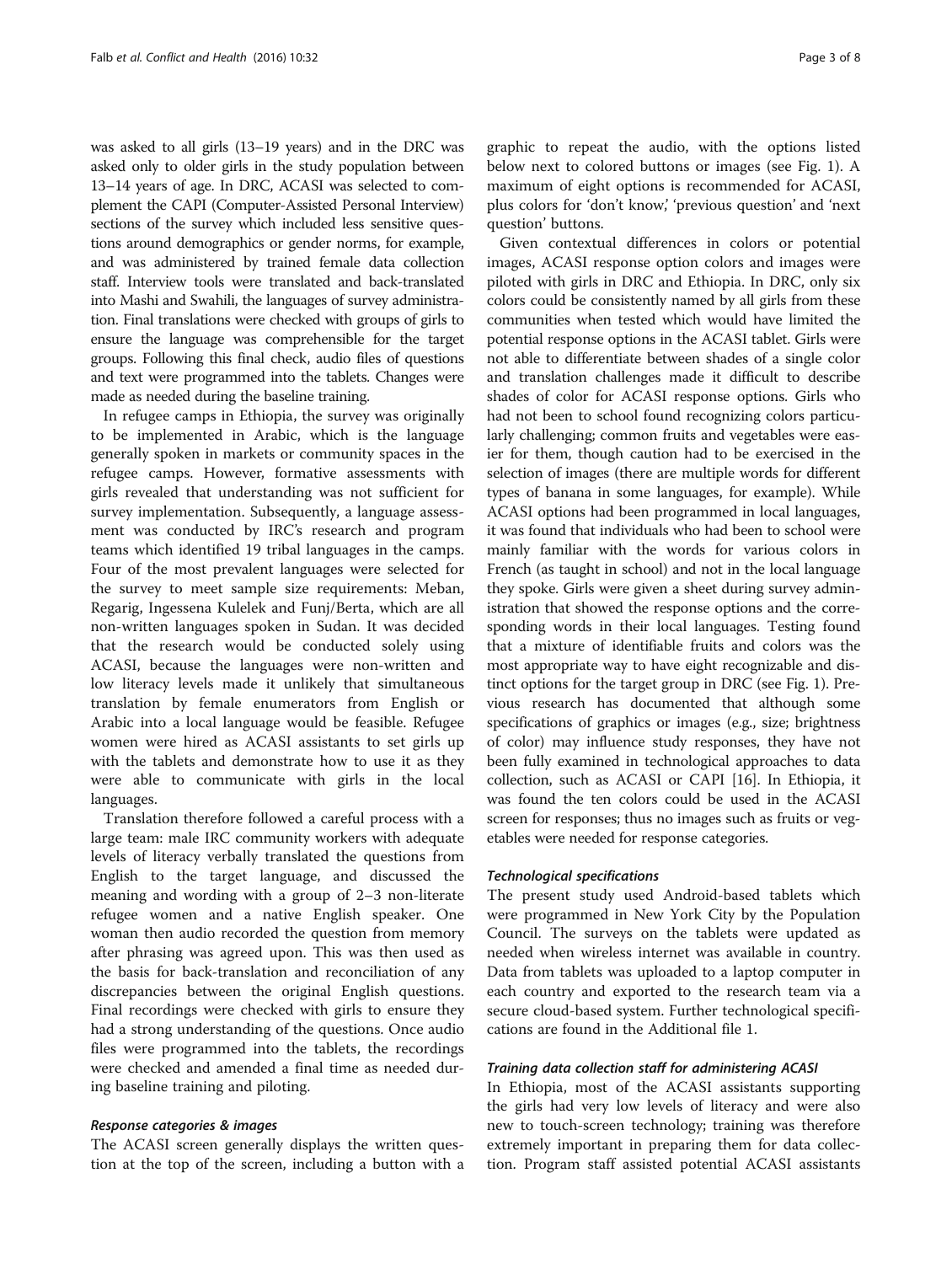<span id="page-3-0"></span>

with low English literacy in writing resumes and cover letters that could be submitted as an application of interest. Training occurred in phases: a basic introduction to handling the tablets progressed to practice with listening to the audio and selecting relevant responses, and then to interview simulations where ACASI assistants explained tablet use to each other, using the audio as a reference for practice question content. Lastly, the team conducted a pilot with 10 volunteers from one of the camps. Translators in the 4 languages used during data collection were present during training, and refresher trainings were conducted prior to launching data collection at subsequent camps after the first camp's data collection was completed. Using young women as data collection staff from target communities proved valuable; their similarity to the girls in terms of background and age were important for their ability to guide the girls through the survey process. The training in DRC followed a similar pattern and piloting of tablets with girls and caregivers in communities. In terms of data collection staff themselves, skills were assessed in the initial training to gauge their comfort and understanding of ACASI in both countries. In Ethiopia, ACASI assistants who had very low levels of literacy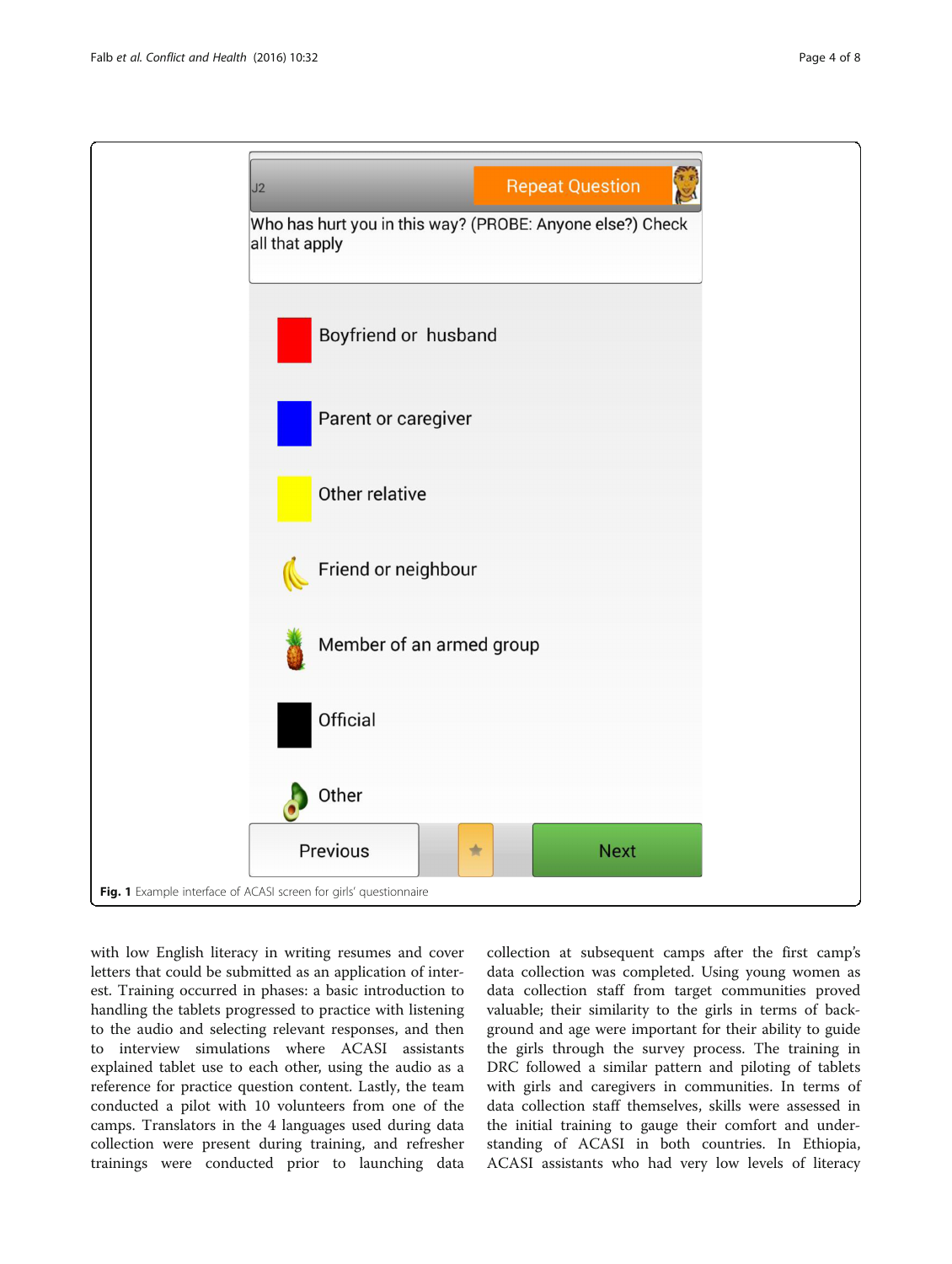were matched with ACASI assistants who had a better understanding of tablets from other camps for additional support throughout data collection. DRC data collectors were literate in French and either Mashi and/or Swahili (languages of survey administration).

#### Measures

At the conclusion of the survey, one question was asked to assess the acceptability and perceptions of the survey and using ACASI: "Do you feel the questions were easy to understand?". Responses were based on a Likert scale from very easy to understand to very difficult to understand. A subsequent fill-in question posed to the participants was completed by the data collection staff: "What did you think of using the tablet?" in DRC only. This was asked only in DRC given the non-written nature of languages, low literacy levels of ACASI assistants in written languages such as English or Arabic, and limited availability of literate staff to write in responses while overseeing the data collection in the refugee camps in Ethiopia.

#### Analysis

Descriptive frequencies were tabulated separately based on selected demographics for each country for the quantitative question using STATA. Wald chi-square tests were used to assess statistically significant differences in responses by demographics. Where appropriate, odds ratios were constructed in logistic regression models between demographics and responses related to survey understanding. In regards to the fill-in question, results were categorized into the following: (1) fine, comfortable happy; (2) very good; (3) enjoyed using the tablet;(4) very easy; (5) a little difficult; (6) very difficult; (7) fear; (8) tired; or (9) response unclear.

## Results

Response rates for the survey was high in Ethiopia and DRC (97.8% and 99.8%, respectively). Overall, nearly 90% of girls in the DRC felt that the questions were easy to understand as compared to approximately 75% in Ethiopia (see Table [1](#page-5-0)). Amongst girls in the DRC sample, girls were classified as older at ages 13 or 14, and younger at ages 10–12 (whom only completed the CAPI version of the survey). There were no significant differences in understanding of questions by age group. There were significant differences in understanding of questions by school attendance in DRC. Girls who had ever attended school were 1.76 times more likely to say that the questions were very easy to understand, as compared to girls who had never attended school  $(1.14-2.71, p=0.01)$ . There were significant differences in question comprehension by educational attainment. Girls who had completed some or all of secondary school were 7.91 times more likely to report that the questions were very easy to

understand than girls who had completed some or all primary school (1.08–58.00,  $p = 0.04$ ). In Ethiopia, girls were classified as 'older' at ages 16–19, and 'younger' at ages 13–15. Girls who had ever attended school were 1.80 times more likely to says that the questions were easy to understand, as compared to girls who had never attended school  $(1.29-2.51, p = 0.001)$ . Differences in question comprehension were not significant by age group  $(p = 0.33)$  or educational attainment in Sudan/South Sudan  $(p = 0.53)$  or Ethiopia ( $p = 0.20$ ), though access to education was low across the board.

In terms of fill-in responses regarding what girls thought of using the tablet, an overwhelming 97% of girls in DRC had a positive reaction. Nearly 65% of responses were categorized as fine, comfortable, or happy; 19% of girls reported that the tablet was very easy; and 7% and 5%, respectively, found the tablet very good or enjoyed using the tablet. Three percent of girls found the tablet a little difficult or very difficult to use, with a few reporting that they were a little afraid of it. No fill in responses were included in the Ethiopian survey given the non-written nature of languages.

#### **Discussion**

The use of electronic data collection via ACASI systems to collect data from young adolescent girls on sensitive behaviors such as experiences of violence and sexual history is a new phenomenon in humanitarian settings. Findings of the baseline data collection for the COMPASS trials demonstrate that while overall understanding of the survey was acceptable, girls who had more education demonstrated higher likelihood of understanding. Additional time may be needed for researchers to give instructions on how to use the tablets to girls with lower educational attainment. Concerns of the appropriateness of 'high-tech' strategies have been noted elsewhere for data collection with younger adolescents [[13](#page-7-0)]. Our results show that these strategies are feasible and understanding does not vary by age, but rather by educational level. Additionally, other forms of data collection such as engaging or culturally specific and empathic face-to-face quantitative interviewing techniques have also been used for adolescents regarding sensitive behaviors [[10](#page-7-0)]. However, given the vast heterogeneity of ethnicities and languages found in our study sample, particularly among refugee camps in Ethiopia, this technological approach aided in survey administration. The use of ACASI also ensured anonymity and confidentiality of girls' reported experiences in violence. Thus, all study respondents received a debrief script and referrals after survey administration, regardless of whether girls reported violence or not.

Additional lessons learned from implementing ACASI technologies are described below.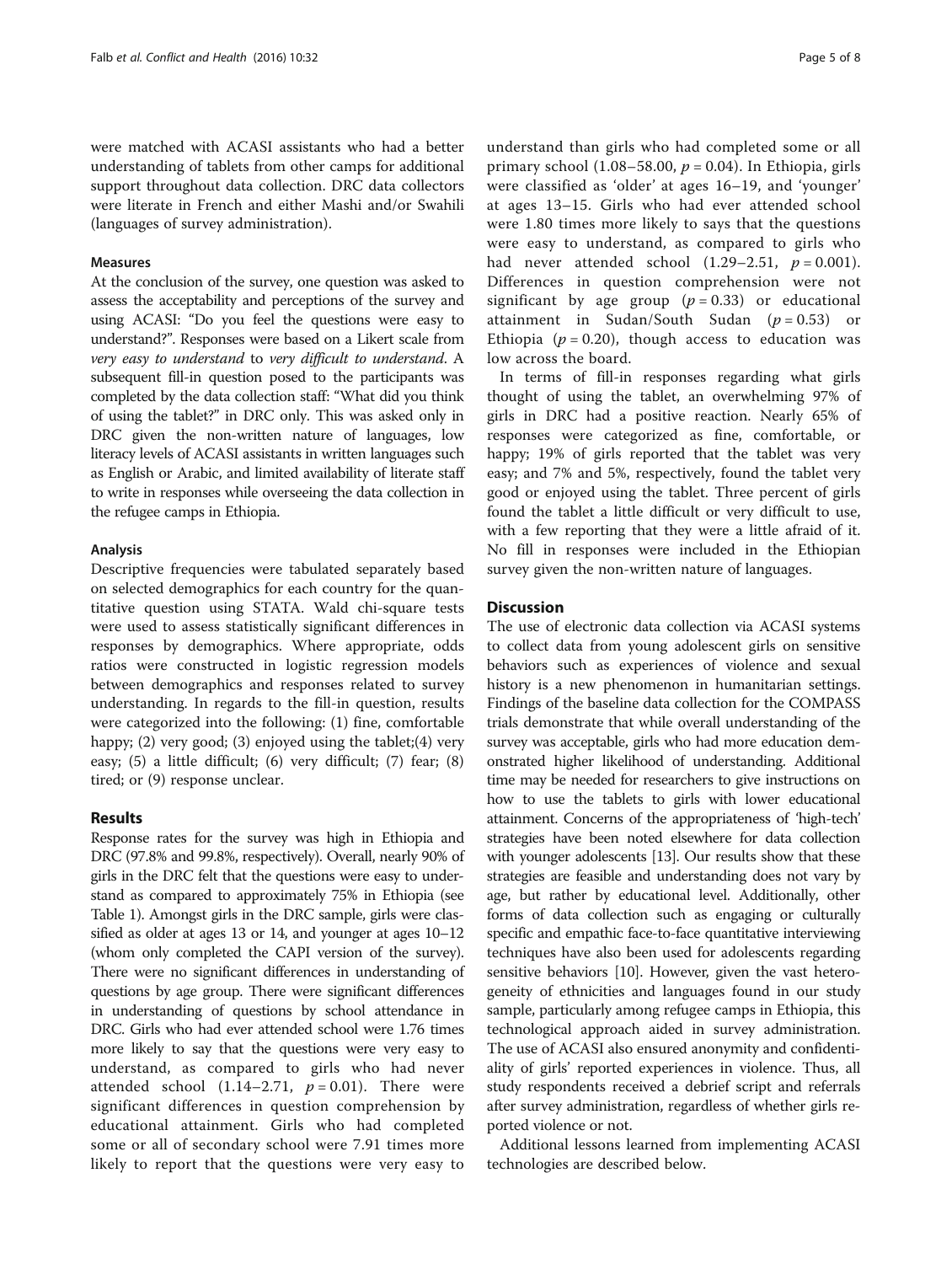|            | Overall   |       |                          | Age   |                          |       |           |                 |                                                | Schooling |                                                 |       |           |            |                                                                                                     |       |                                                                                                     |                                                            |                          |                 |                                                                                        |       |                                                                                        |         |        |            |
|------------|-----------|-------|--------------------------|-------|--------------------------|-------|-----------|-----------------|------------------------------------------------|-----------|-------------------------------------------------|-------|-----------|------------|-----------------------------------------------------------------------------------------------------|-------|-----------------------------------------------------------------------------------------------------|------------------------------------------------------------|--------------------------|-----------------|----------------------------------------------------------------------------------------|-------|----------------------------------------------------------------------------------------|---------|--------|------------|
|            | $N = 868$ |       | $10 - 12$<br>$(N = 491)$ |       | $13 - 14$<br>$(N = 377)$ |       |           |                 | Have ever<br>attended<br>school<br>$(N = 691)$ |           | Have never<br>attended<br>school<br>$(N = 178)$ |       |           |            | Completed<br>primary as<br>highest level<br>of education<br>$(N = 637)$                             |       | $(N = 53)$                                                                                          | Completed<br>secondary as<br>highest level<br>of education |                          |                 |                                                                                        |       |                                                                                        |         |        |            |
|            | (n)       | (% )  | (n)                      | (% )  | (n)                      | (% )  | OR        | <i>p</i> -value | (n)                                            | (% )      | (n)                                             | (% )  | <b>OR</b> | $p$ -value | (n)                                                                                                 | (% )  | (n)                                                                                                 | (% )                                                       | <b>OR</b>                | <i>p</i> -value |                                                                                        |       |                                                                                        |         |        |            |
| <b>DRC</b> |           |       |                          |       |                          |       |           |                 |                                                |           |                                                 |       |           |            |                                                                                                     |       |                                                                                                     |                                                            |                          |                 |                                                                                        |       |                                                                                        |         |        |            |
| Yes        | 747       | 86.06 | 413                      | 84.11 | 334                      | 88.59 | $\sim$    | ns              | 605                                            | 87.55     | 142                                             | 80.23 | 1.76      | 0.01       | 552                                                                                                 | 86.66 | 52                                                                                                  | 98.11                                                      | 7.91                     | 0.04            |                                                                                        |       |                                                                                        |         |        |            |
| No.        | 120       | 13.82 | 77                       | 15.68 | 43                       | 11.41 |           |                 | 85                                             | 12.3      | 35                                              | 19.77 |           |            | 84                                                                                                  | 13.19 |                                                                                                     | 1.89                                                       |                          |                 |                                                                                        |       |                                                                                        |         |        |            |
| Ethiopia   |           |       |                          |       |                          |       |           |                 |                                                |           |                                                 |       |           |            |                                                                                                     |       |                                                                                                     |                                                            |                          |                 |                                                                                        |       |                                                                                        |         |        |            |
|            | $N = 917$ |       | $13 - 15$<br>$(N = 704)$ |       | $16 - 19$<br>$(N = 205)$ |       |           |                 | Have ever<br>attended<br>school<br>$(N = 636)$ |           | Have never<br>attended<br>school<br>$(N = 252)$ |       |           |            | Completed<br>primary as<br>highest level<br>of education<br>in Sudan/<br>South Sudan<br>$(N = 615)$ |       | Completed<br>secondary as<br>highest level<br>of education<br>in Sudan/<br>South Sudan<br>$(N = 9)$ |                                                            |                          |                 | Completed<br>primary as<br>highest level<br>of education<br>in Ethiopia<br>$(N = 615)$ |       | Completed<br>secondary as<br>highest level<br>of education<br>in Ethiopia<br>$(N = 7)$ |         |        |            |
|            | (n)       | (9/6) | (n)                      | (9/6) | (n)                      | (% )  | <b>OR</b> | <i>p</i> -value | (n)                                            | (9/6)     | (n)                                             | (96)  | <b>OR</b> | $p$ -value | (n)                                                                                                 | (% )  | (n)                                                                                                 | (% )                                                       | <b>OR</b>                | $p$ -value      | (n)                                                                                    | (% )  | (n)                                                                                    | (% )    | OR     | $p$ -value |
| Yes        | 647       | 70.56 | 497                      | 69.9  | 150                      | 72.82 | $\sim$    | ns              | 473                                            | 74.37     | 157                                             | 62.3  | 1.8       | 0.001      | 455                                                                                                 | 73.98 |                                                                                                     | 77.78                                                      | $\overline{\phantom{a}}$ | ns              | 456                                                                                    | 74.15 | 6                                                                                      | 85.71   | $\sim$ | ns         |
| No.        | 215       | 23.45 | 172                      | 24.19 | 43                       | 20.87 |           |                 | 129                                            | 20.28     | - 77                                            | 30.56 |           |            | 127                                                                                                 | 20.65 |                                                                                                     | 11.11                                                      |                          |                 | 128                                                                                    | 20.81 | $\overline{0}$                                                                         | $\circ$ |        |            |

# <span id="page-5-0"></span>Table 1 Frequencies and unadjusted odds ratios of demographics and understanding of survey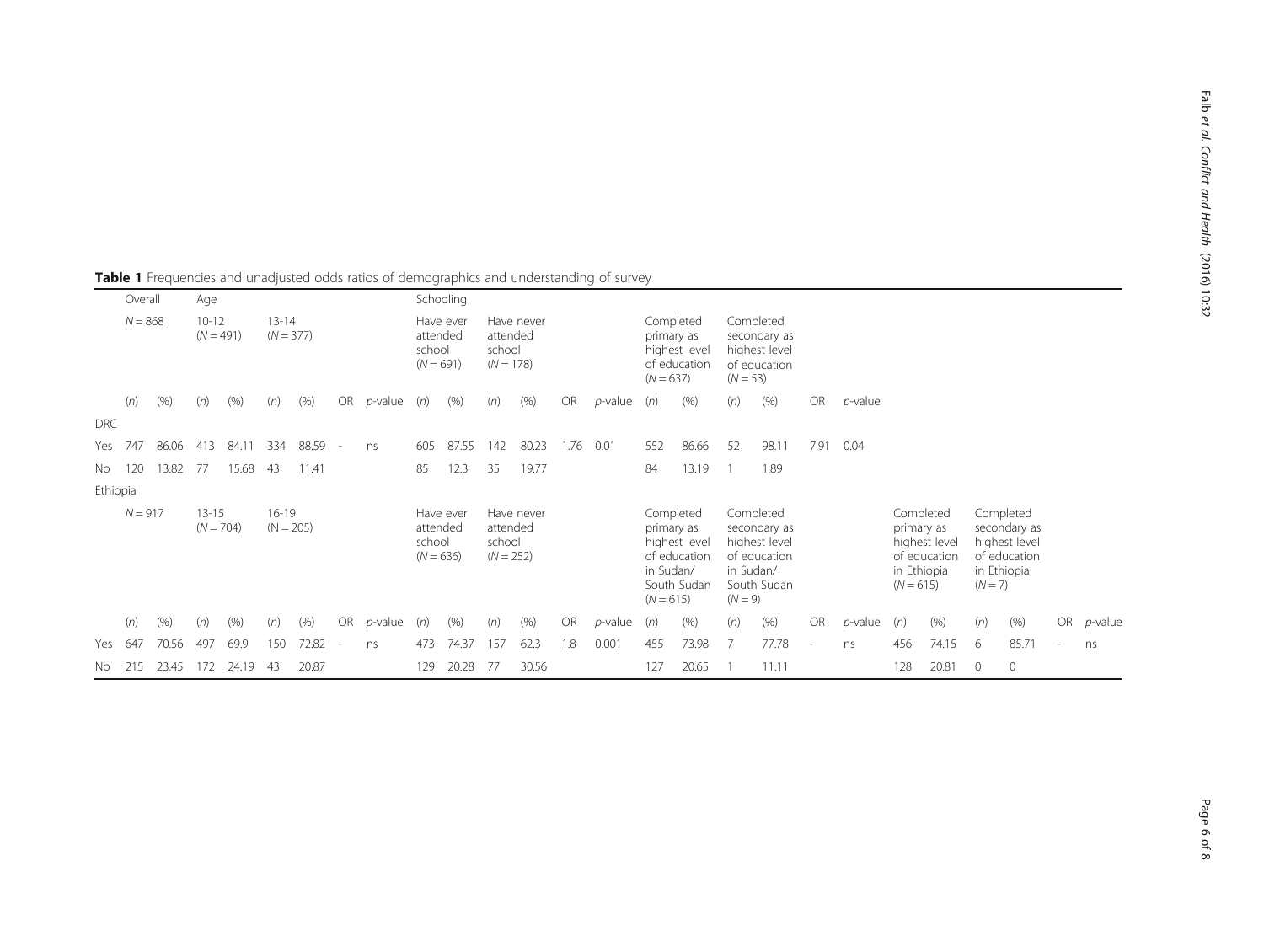#### <span id="page-6-0"></span>Logistical considerations

Scoping of wireless connectivity and electricity availability in each setting was helpful to adjust study implementation scheduling as needed to ensure adequate updating of tools and transfer of data as needed. The tablets had sufficient battery to last a full day, and teams were generally able to charge overnight, or rely on back-up tablets. However, in DRC, some teams experienced difficulty in finding a reliable source of electricity and were therefore unable to charge tablets in full in order to complete all scheduled interviews during the following day. Each team had one back up tablet and at times a nearby team was able to send over their back up tablet in a study designated vehicle to assist with completion of interviews. Interview schedules had to be adapted to account for partially charged tablets.

#### Risk of theft

The use of tablets in communities with little exposure to computerized technology drew attention from other community members, increasing the vulnerability of theft. During data collection in the DRC, five tablets stored in one bag were stolen out of a study vehicle. The team had backed-up data to a master tablet on a daily basis, but unfortunately this tablet was stolen too, resulting in the loss of 19 completed (de-identified) surveys. Lessons learned suggest that if data is backed up during the week on a different master tablet that such tablets are kept in separate areas.

#### Observations from data collection staff

When demonstrating the use of tablets and ACASI to girls, some survey staff reported that a small number of girls were worried about touching the screen because they were concerned they might break it and would be responsible for replacing the tablet in DRC. Others tried to flip the screen like pages of a book or responded to questions by saying their answer out loud rather than touching a screen. Survey administrators remained near the girl while maintaining her privacy so that they could quickly respond to concerns or questions. In DRC, some supervisors and data collectors began to do individual and group introduction sessions to the tablet to address any concerns before beginning the survey. Allowing girls to simply touch the tablet and headphones and see other girls doing the survey improved comfort with the tablets. Headphones for ACASI were also cleaned with a wipe in front of girls before asking them to put on the ear pieces. In Ethiopia, the ACASI assistants remained near the girls who were completing the survey to assist in any questions.

## Limitations

Interpretations of the process of implementing ACASI and lessons learned should be considered with limitations in mind. First, a comparison between the use of ACASI versus other forms of interviewing such as face-to-face paper and pencil surveys would have been useful to discern differences in reporting of sensitive violence experiences. In addition, further qualitative data collection after the interviews were completed to gain further insight into the acceptability of ACASI would strengthen the lessons learned. There is limited published research available regarding violence experiences among adolescent girls in humanitarian settings; thus, comparison of perceptions of the feasibility and acceptability of ACASI and tabletadministration is limited.

In addition, a small number of girls sought referrals following interviews. One potential limitation, although untested, is that this number of girls seeking referrals could be lower if compared to a situation where trust and rapport was built with an in-person interviewer. Additional data to examine the potential differences between interview formats in terms of referral patterns or other potential differences in psychosocial wellbeing following such a sensitive interview would be useful to include in future research.

## Conclusion

Based on these baseline data collection experiences, ACASI proved feasible and acceptable to participants and to data collection teams in two diverse humanitarian settings. Admittedly, financial and time investments to ready ACASI were substantial in order to properly contextualize the approach through piloting of images, language assessments, and checking both written translations and corresponding verbal recordings. In refugee camps in Ethiopia, it was particularly useful given the numerous non-written languages of the study population. Despite these challenges, ACASI was successfully implemented in order to collect sensitive data among adolescent girls as part of the COMPASS trials.

#### Additional file

[Additional file 1:](dx.doi.org/10.1186/s13031-016-0098-1) Technological Specifications. (DOCX 13 kb)

#### Acknowledgements

The authors would like to thank collaborators from Columbia University, IRC Ethiopia and IRC DRC and IRC headquarters. In particular, we would like to thank Amy Neiman, Cécile Fanton d'Anton and Teame Tesfay for their support to data collection. We are also grateful to the girls and caregivers who are participating in the COMPASS research program.

#### Funding

This document is an output from a project funded with UK aid from the UK Department for International Development (DFID) for the benefit of developing countries. However, the views expressed and information contained in it are not necessarily those of or endorsed by DFID, which can accept no responsibility for such views or information or for any reliance placed on them.